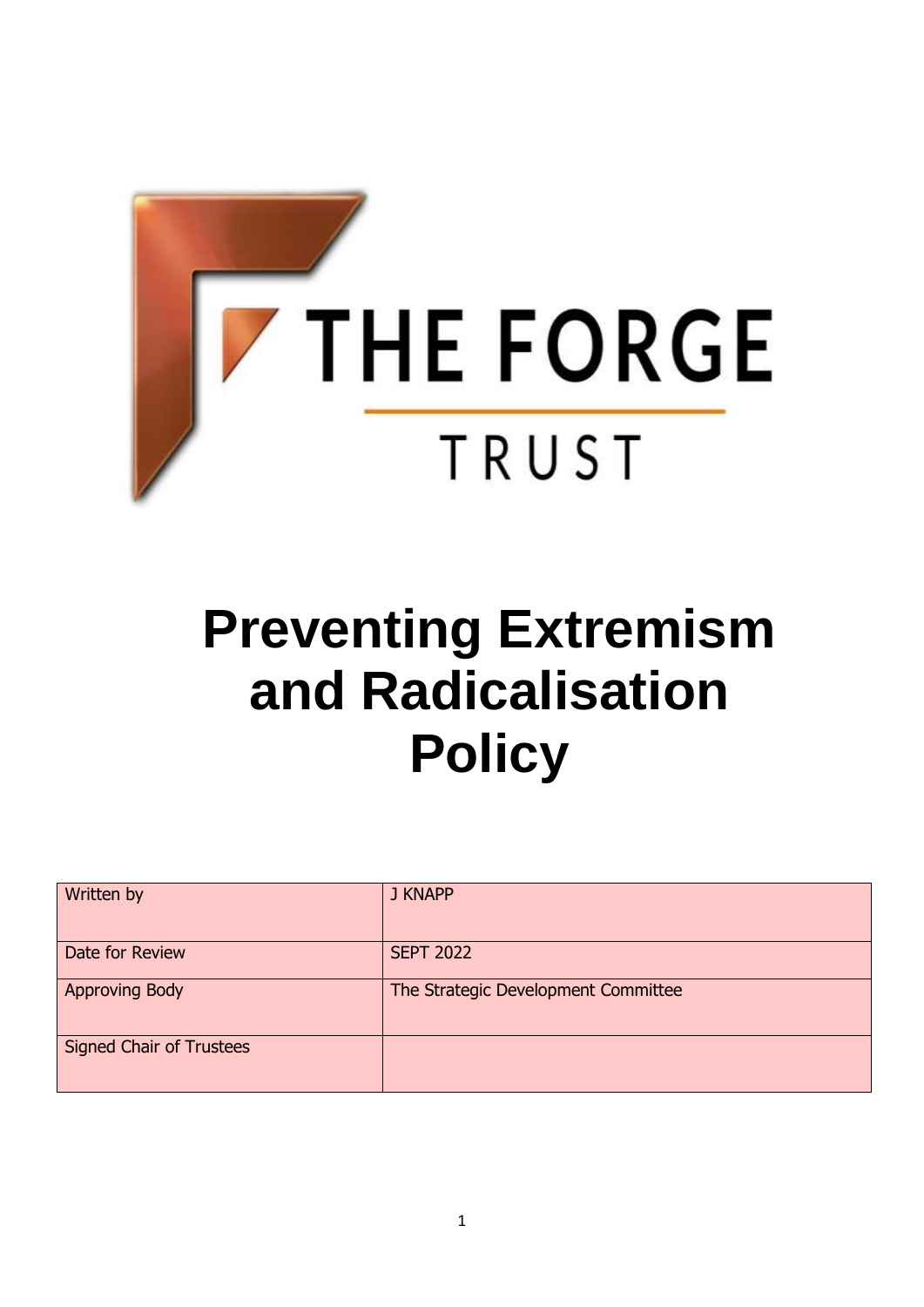## **Contents**

| 1. Introduction                                   | 3  |
|---------------------------------------------------|----|
| 2. Definitions                                    | 3  |
| 3. Guidance and Legislation                       | 3  |
| 4. School Ethos and Practice                      | 4  |
| 5. Teaching Approaches                            | 5  |
| 6. Use of External Agencies and Speakers          | 7  |
| 7. Whistle Blowing                                | 8  |
| 8. Child Protection                               | 8  |
| 9. Role of the Designated Safeguarding Lead (DSL) | 8  |
| 10. Training                                      | 9  |
| 11. Recruitment                                   | 9  |
| 12. Role of Board of Trustees                     | 9  |
| 13. Nottinghamshire PREVENT Programme             | 10 |
| 14. Channel Panel                                 | 10 |

**Appendix A** Check List 12

# **Introduction**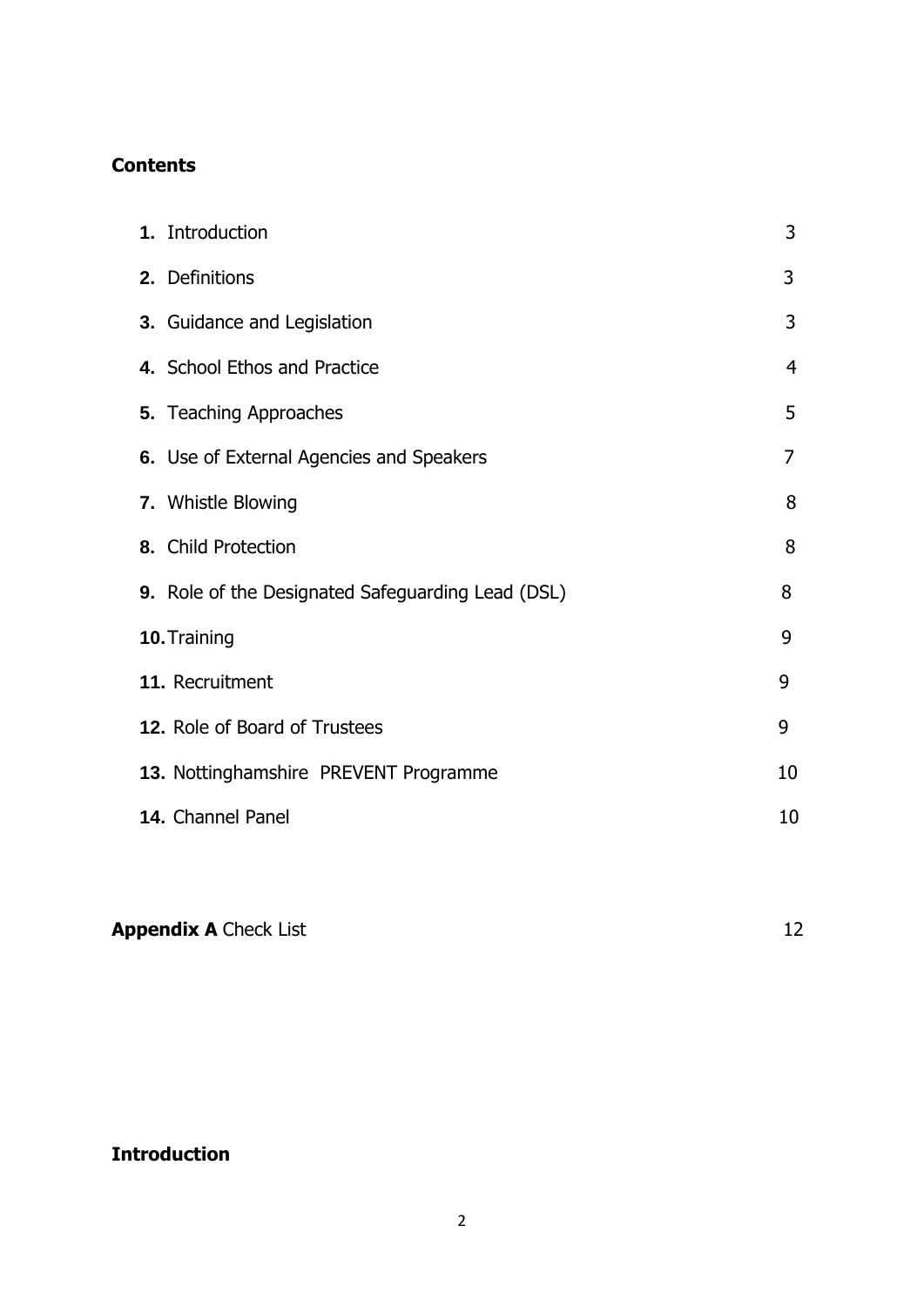The Forge Trust is committed to providing a secure environment for pupils, where they feel safe and are kept safe. All adults at The Sir Donald Bailey Academy recognise that safeguarding is everyone's responsibility, irrespective of the role they undertake and whether or not their role has direct contact or responsibility for children and young people.

#### **1. Definitions**

**Ideology** - a set of beliefs.

**Extremism** - a vocal or active opposition to fundamental British values, including democracy, the rule of law, individual liberty and mutual respect and tolerance of different faiths and beliefs.

**Radicalisation** - the process by which a person comes to support terrorism and forms of extremism leading to terrorism.

**Terrorism** - an action that endangers or causes serious violence damage or disruption and is intended to influence the Government or to intimidate the public and is made with the intention of advancing a political, religious or ideological cause.

#### **2. Guidance and Legislation**

The Preventing Extremism and Radicalisation Safeguarding Policy draws upon the guidance contained in:-

- Nottinghamshire Safeguarding Children Board procedures
- Keeping Children Safe in Education
- Tackling Extremism in the UK; Prime Ministers Taskforce: December 2013
- Teaching Approaches that help Build Resilience to Extremism among Young People; DfE 2011
- Report into Allegations Concerning Birmingham Schools Arising from Trojan Horse Letter; Peter Clarke: July 2014.
- Promoting Fundamental British Values as part of SMSC in Schools; Nov 2014
- OFSTED School Inspection Handbook
- Prevent duty quidance

In adhering to this policy and the procedures therein, staff and visitors will comply with our statutory duties to:-

- Safeguard and promote the welfare of all children as set out in s175 and s157of the Education Act 2002.
- Contribute to the delivery of the outcomes for all children, as set out in s10 (2) of the Children Act 2004.
- Have due regard to the need to prevent people from being drawn into terrorism, as set out in s26 of the Counter-Terrorism and Security Act 2015.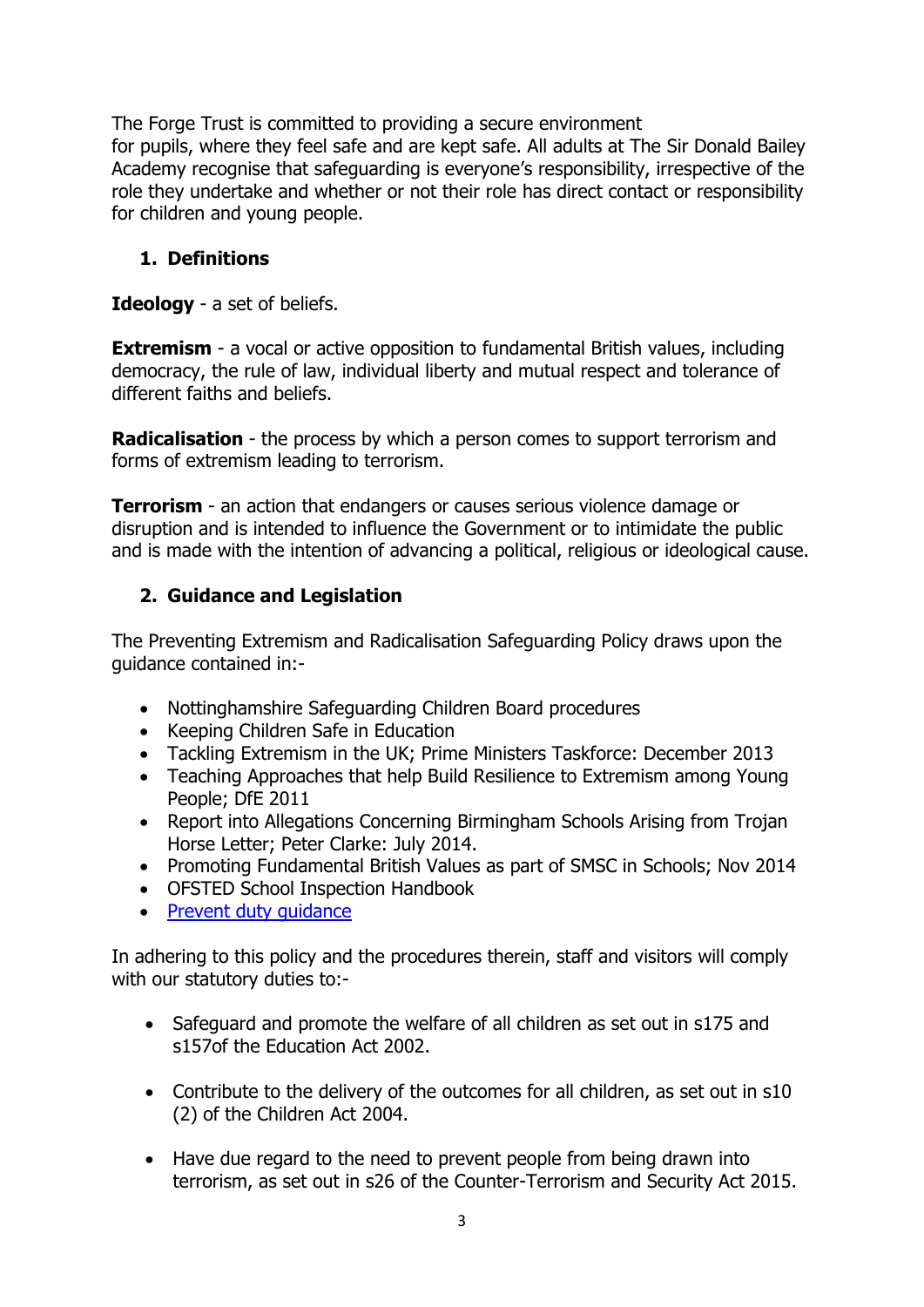# **3. School Ethos and Practice**

#### **4.**

The Sir Donald Bailey Academy recognises the Governments concern that the UK continues to face a threat from terrorism. One security concern is the potential for British citizens and residents to become radicalised and commit acts of violence or terrorism.

Violent Extremism is defined by the Crown Prosecution Service (CPS) as:

"The demonstration of unacceptable behaviour by using any means or medium to express views, which:

- Encourage, justify or glorify terrorist violence in furtherance of particular beliefs;
- Seek to provoke others to terrorist acts;
- Encourage other serious criminal activity or seek to provoke others to serious criminal acts;
- Foster hatred which might lead to inter-community violence in the UK."

Our school is a safe place where pupils can explore controversial issues safely and where our teachers encourage and facilitate this – we have a duty to ensure this happens. However there is no place for extremist views of any kind in our school, whether from internal sources - pupils, staff or trustees; or external sources - school community, external agencies or individuals.

As a school we recognise that extremism and exposure to extremist materials and influences can lead to poor outcomes for children and so should be addressed as a safeguarding concern as set out in this policy. We also recognise that if we fail to challenge extremist views we are failing to protect our pupils.

Extremists of all persuasions aim to develop destructive relationships between different communities by promoting division, fear and mistrust of others based on ignorance or prejudice and thereby limiting the life chances of young people. Education is a powerful weapon against this; equipping young people with the knowledge, skills and critical thinking, to challenge and debate in an informed way.

Therefore, we will provide a broad and balanced curriculum, delivered by skilled professionals, so that our pupils are enriched, understand and accept difference and diversity and also to ensure that they thrive, feel valued and not marginalised.

Furthermore we are aware that young people can be exposed to extremist influences or prejudiced views from an early age, which emanate from a variety of sources, including the internet, and at times pupils may themselves reflect or display views that may be discriminatory, prejudiced or extremist, including using derogatory language.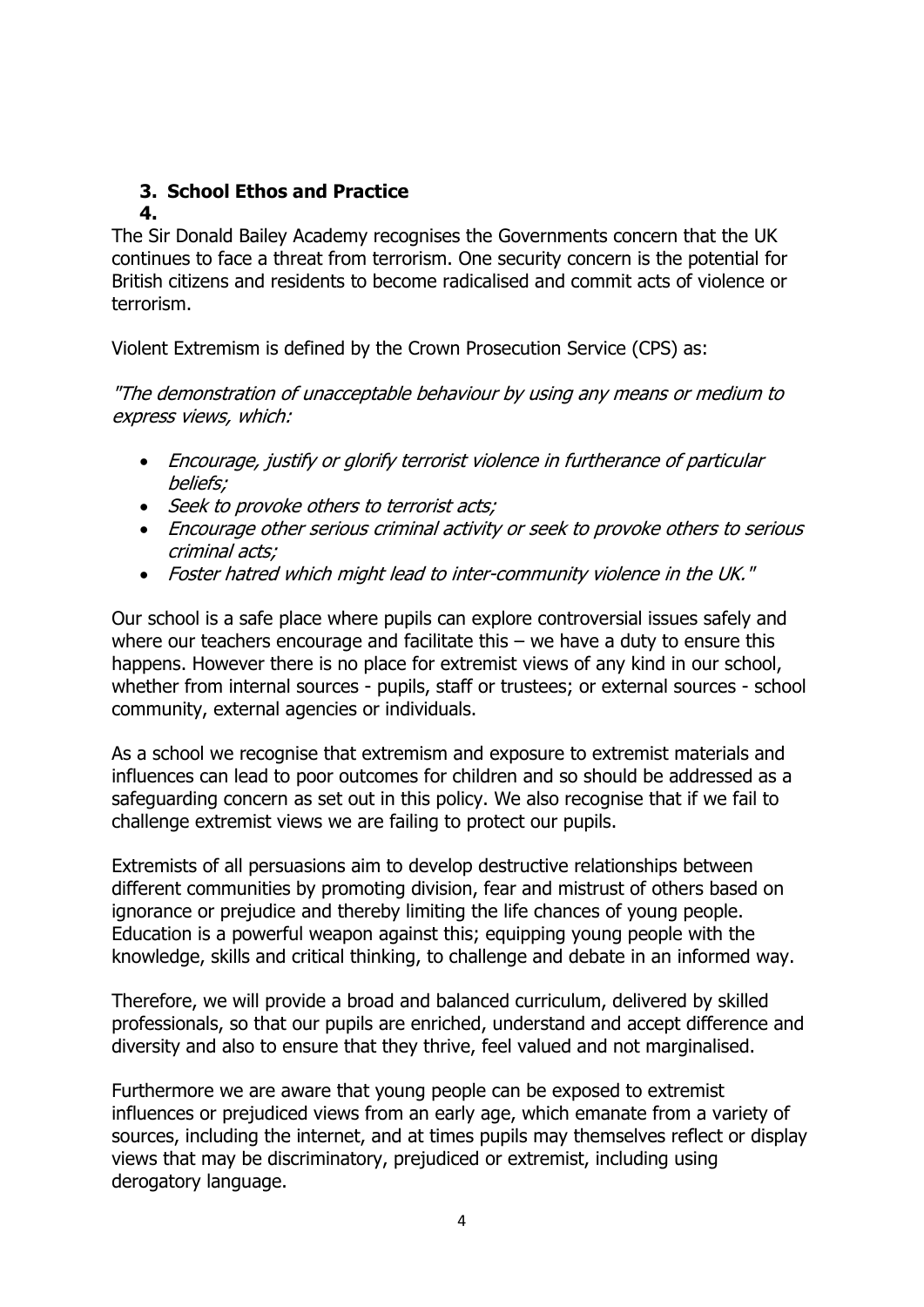Any prejudice, discrimination or extremist views, including derogatory language, displayed by pupils or staff will always be challenged and where appropriate dealt with in line with our Behaviour Policy and the Code of Conduct for staff. Where misconduct by a teacher is proven, the matter will be referred to the National College for Teaching and Leadership for their consideration as to whether to a Prohibition Order is warranted and if in relation to safeguarding the LADO will be informed.

#### **As part of wider safeguarding responsibilities school staff will be alert to:-**

- Disclosures by pupils of their exposure to the extremist actions, views or materials of others outside of school, such as in their homes or community groups, especially where pupils have not actively sought these out.
- Graffiti symbols, writing or art work promoting extremist messages or images.
- Pupils accessing extremist material online, including through social networking sites.
- Parental reports of changes in behaviour, friendship or actions and requests for assistance.
- Partner schools, local authority services, and police reports of issues affecting pupils in other schools or settings.
- Pupils voicing opinions drawn from extremist ideologies and narratives.
- Use of extremist or 'hate' terms to exclude others or incite violence.
- Intolerance of difference, whether secular or religious or, in line with our equalities policy, views based on, but not exclusive to, gender, disability, sexuality, ethnicity or culture.
- Attempts to impose extremist views or practices on others.

Our school will closely follow any locally agreed procedure as set out by the Local Authority and the Local Safeguarding Children Board's agreed processes and criteria for safeguarding individuals vulnerable to extremism and radicalisation.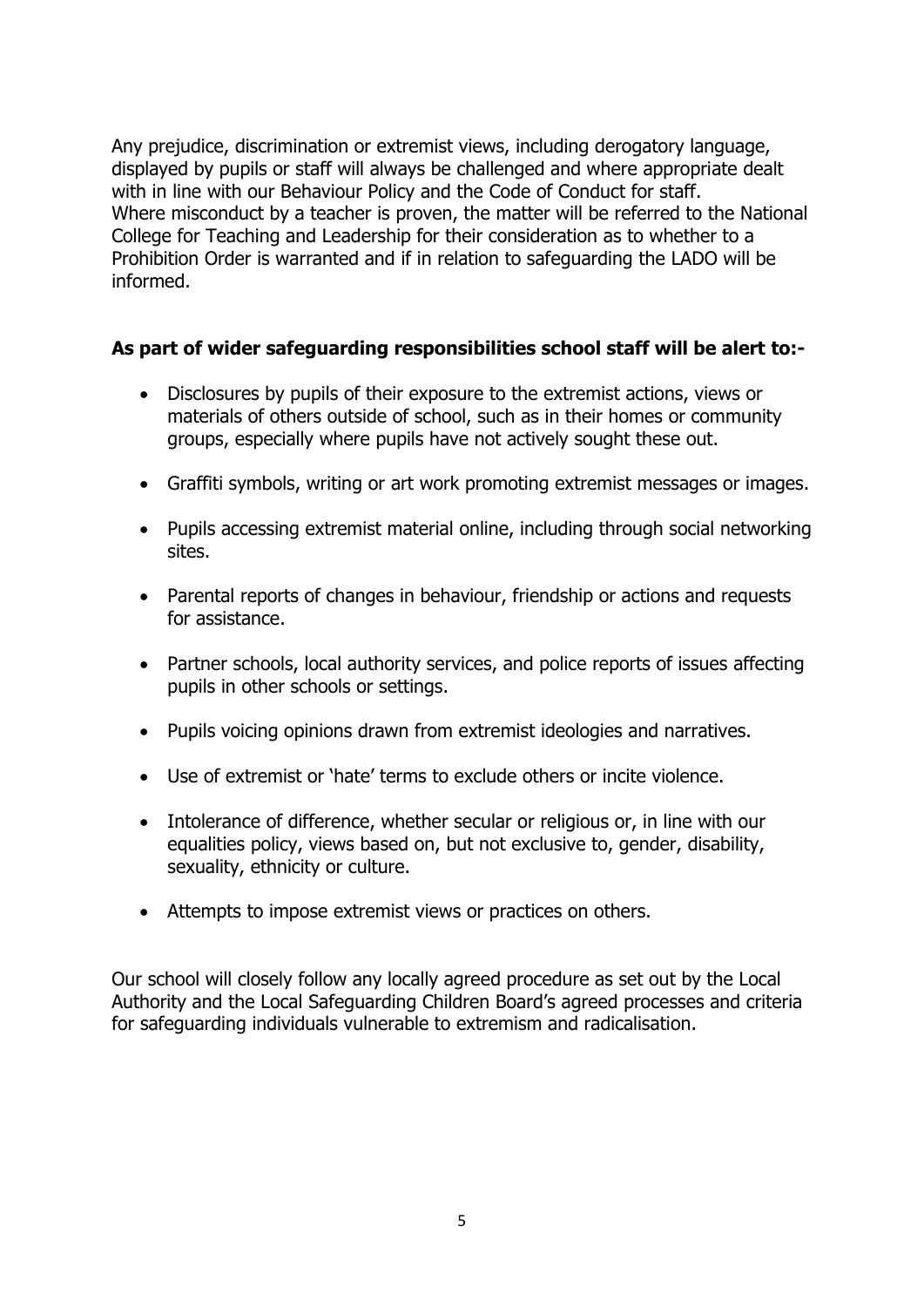## **5. Teaching Approaches**

We will all strive to eradicate the myths and assumptions that can lead to some young people becoming alienated and disempowered, especially where the narrow approaches children may experience elsewhere may make it harder for them to challenge or question these radical influences. In our school, this will be achieved by good teaching, primarily via PSHE; but also by adopting the methods outlined in the Government's guidance 'Teaching approaches that help build resilience to extremism among young people' DfE 2011.

We will ensure that all of our teaching approaches help our pupils build resilience to extremism and give pupils a positive sense of identity through the development of critical thinking skills.

We will ensure that all of our staff are equipped to recognise extremism and are skilled and confident enough to challenge it.

We will be flexible enough to adapt our teaching approaches as appropriate, so as to address specific issues to become even more relevant to the current issues of extremism and radicalisation. In doing so we will apply the 'key ingredients' for success following the three broad categories of:-

- Making a connection with young people through good [teaching] design and a pupil centred approach.
- Facilitating a 'safe space' for dialogue, and
- Equipping our pupils with the appropriate skills, knowledge, understanding and awareness for resilience.

Therefore this approach will be embedded within the ethos of our school so that pupils know and understand what safe and acceptable behaviour is in the context of extremism and radicalisation.

This will work in conjunction with our schools approach to the spiritual, moral, social and cultural development of pupils as defined in OfSTED's School Inspection Handbook and will include the sound use of assemblies to help further promote this rounded development of our pupils.

Our goal is to build mutual respect and understanding and to promote the use of dialogue not violence as a form of conflict resolution. We will achieve this by using a curriculum that includes:-

- Citizenship programmes
- Open discussion and debate
- Work on anti-violence and a restorative approach addressed throughout curriculum
- Focussed educational programmes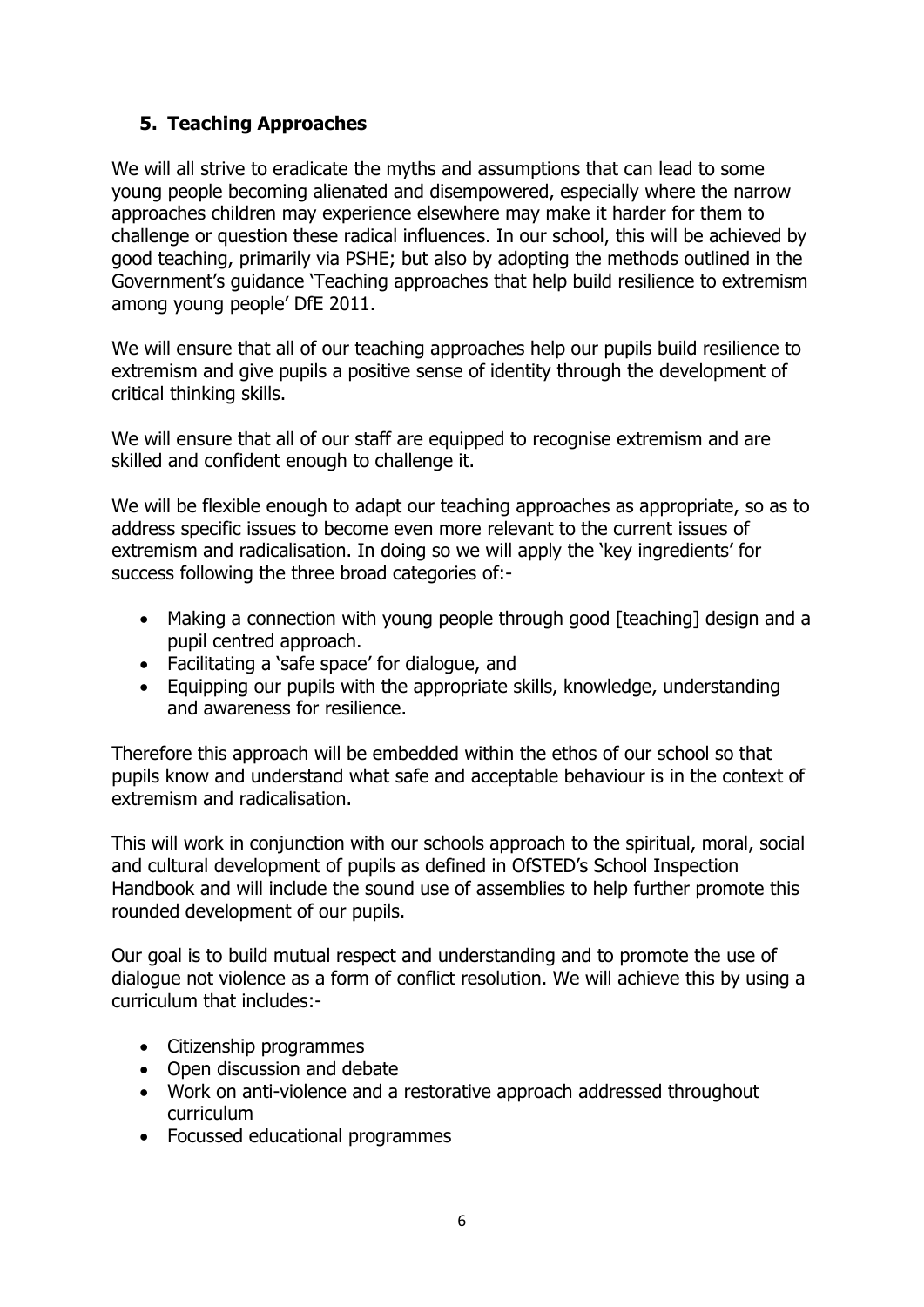We will also work with local partners, families and communities in our efforts to ensure our school understands and embraces our local context and values in challenging extremist views, and to assist in the broadening of our pupil's experiences and horizons.

We will help support pupils who may be vulnerable to such influences as part of our wider safeguarding responsibilities and where we believe a pupil is being directly affected by extremist materials or influences, we will ensure that that pupil is offered support.

We will promote the values of democracy, the rule of law, individual liberty, and mutual respect and tolerance for those with different faiths and beliefs. We will teach and encourage pupils to respect one another and to respect difference, especially those of different faith or no faith. It is indeed our most fundamental responsibility to keep our pupils safe and prepare them for life in modern multicultural Britain and globally.

#### **6. Use of External Agencies and Speakers**

We encourage the use of external agencies or speakers to enrich the experiences of our pupils. However, we will positively vet those external agencies, individuals or speakers who we engage to provide such learning opportunities or experiences for our pupils.

Such vetting is to ensure that we do not unwittingly use agencies that contradict each other with their messages or that are inconsistent with, or are in opposition to, the school's values and ethos. We must be aware that in some instances, the work of external agencies may not directly be connected with the rest of the school curriculum so we need to ensure that this work is of benefit to pupils.

Our school will assess the suitability and effectiveness of input from external agencies or individuals to ensure that:-

- Any messages communicated to pupils are consistent with the ethos of the school and do not marginalise any communities, groups or individuals.
- Any messages do not seek to glorify criminal activity or violent extremism or seek to radicalise pupils through extreme or narrow views of faith, religion or culture or other ideologies.
- Activities are properly embedded in the curriculum and clearly mapped to schemes of work to avoid contradictory messages or duplication.
- Activities are matched to the needs of pupils.
- Activities are carefully evaluated by the school to ensure that they are effective.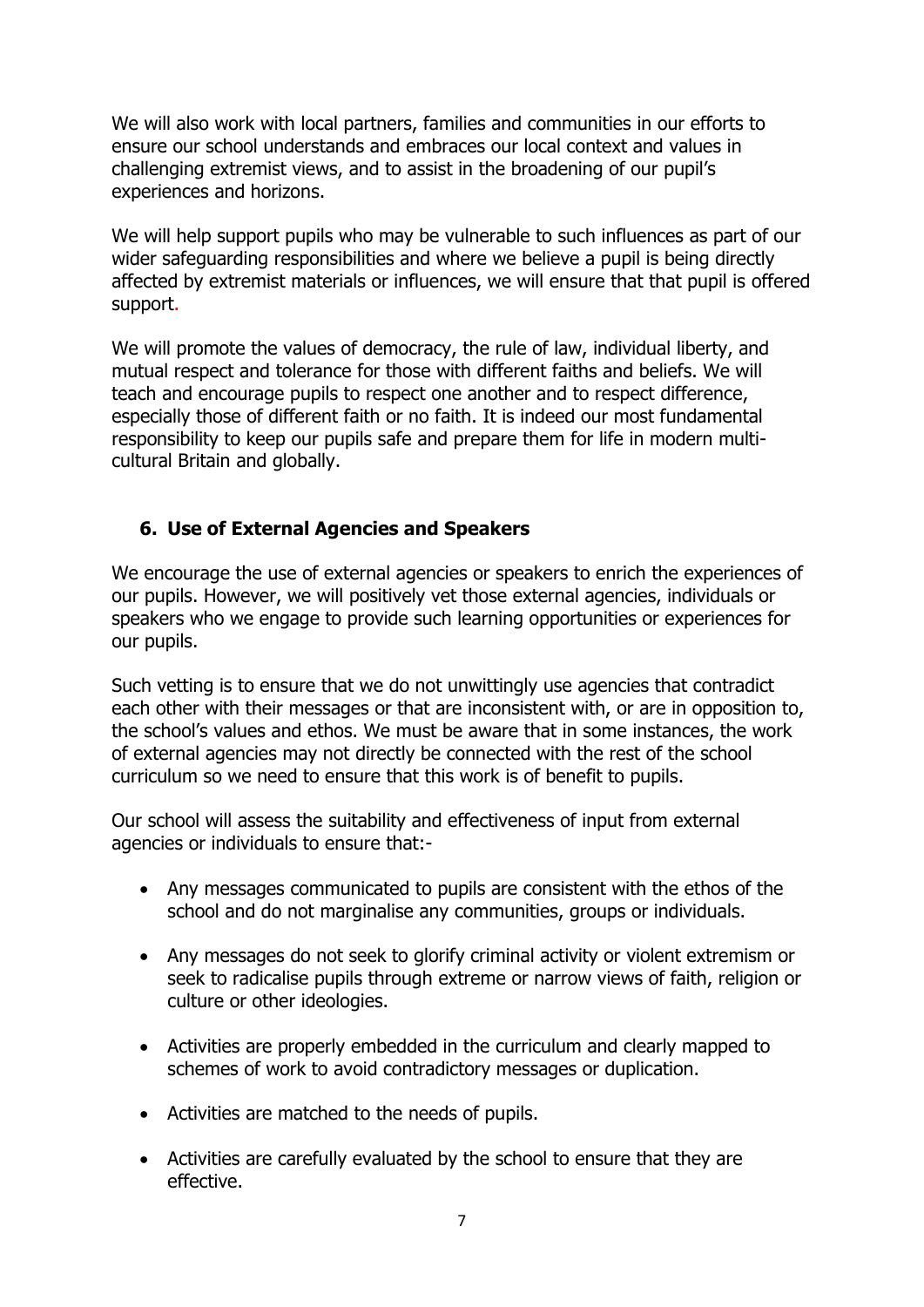We recognise, however, that the ethos of our school is to encourage pupils to understand opposing views and ideologies, appropriate to their age, understanding and abilities, and to be able to actively engage with them in informed debate, and we may use external agencies or speakers to facilitate and support this.

Therefore by delivering a broad and balanced curriculum, we will strive to ensure our pupils recognise risk and build resilience to manage any such risk themselves, where appropriate to their age and ability; but also to help pupils develop the critical thinking skills needed to engage in informed debate

## **7. Whistle Blowing**

Where there are concerns of extremism or radicalisation, pupils and staff are able to discuss this with the Designated Safeguarding Lead. If, for any reason they feel unable to do this, then they are able to make use of our internal systems to Whistle Blow or raise any issue in confidence. Please refer to School Whistle Blowing Policy.

#### **8. Child Protection**

Please refer to our Child Protection Policy for the full procedural framework on our Child Protection duties.

Staff will be alert to the fact that whilst Extremism and Radicalisation is broadly a safeguarding issue there may be some instances where a child or children may be at direct risk of harm or neglect.

For example; this could be due to a child displaying risky behaviours in terms of the activities they are involved in or the groups they are associated with; or staff may be aware of information about a child's family that may equally place a child at risk of harm. (These examples are for illustration and are not definitive or exhaustive.) Therefore all adults working at the school (including visiting staff, volunteers' contractors, and students on placement) are required to report instances where they believe a child may be at risk of harm or neglect to the Designated Safeguarding Lead.

#### **9. Role of the Designated Safeguarding Lead (DSL)**

The DSL: Mrs J Knapp

The Deputy DSL are: Mrs D Hawley, Mrs R McIlwrath, Mrs L Hopper and Mr M **Sangha** 

The role of the DSL is set out in out Safeguarding and Child Protection Policy.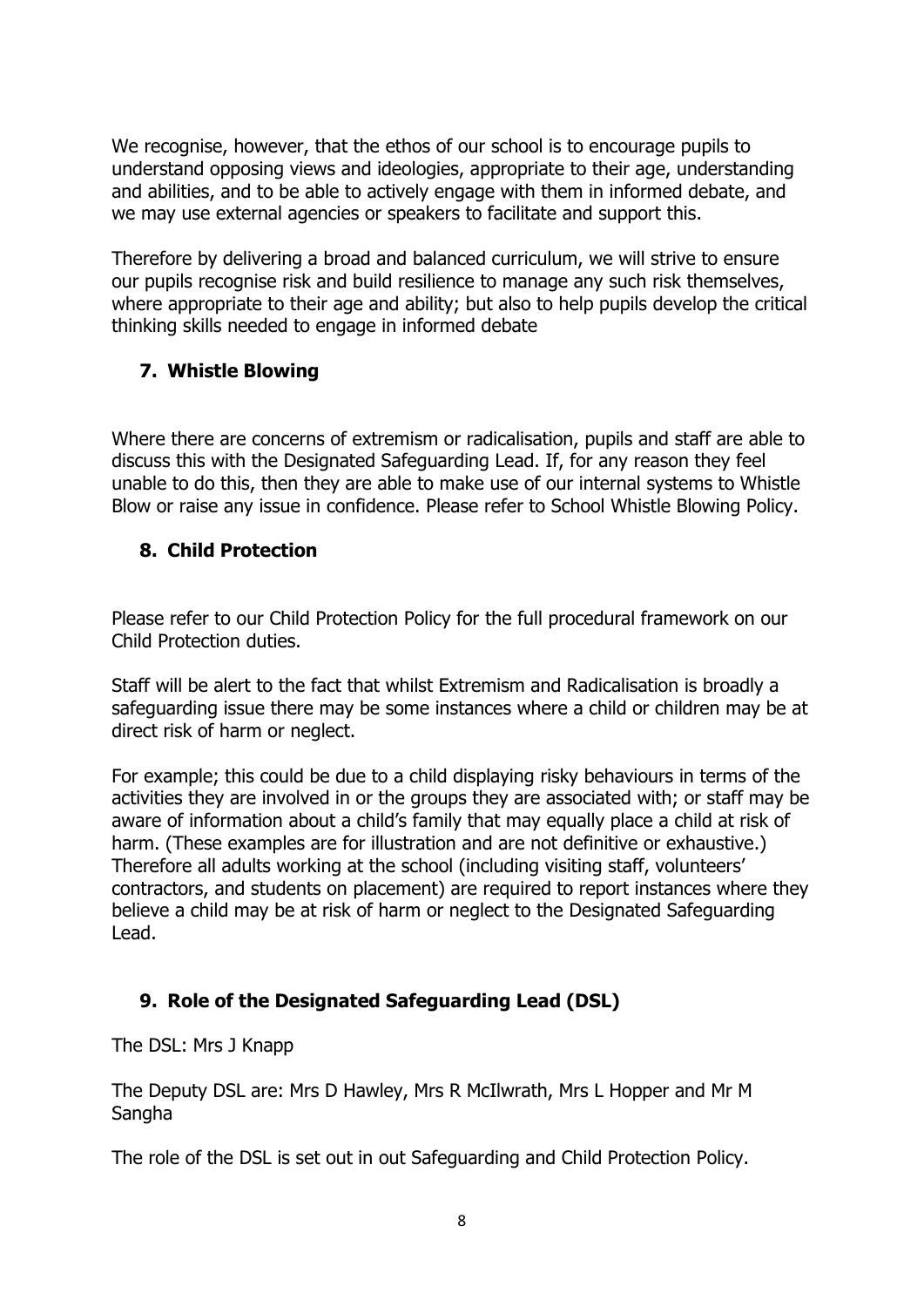The DSL is the focus person who school staff, and others, may come to if they have concerns about an individual child's safety or well-being, and they are the first point of contact for external agencies.

The DSL is also the person who leads on concerns regarding extremis or radicalisation. Where there are concerns regarding extremism and radicalisation, the DSL will liaise with Nottinghamshire Channel Coordinator and make referrals where appropriate – see section 13.

## **10. Training**

Whole school training on Safeguarding and Child Protection will be organised for staff and Trustee Members at least every three years. This training should be approved by the Local Safeguarding Children Board and will, in part, include training on extremism and radicalisation and its safeguarding implications.

The DSLs will attend training courses as necessary and the appropriate inter-agency training organised by the Local Safeguarding Children Board at least every two years. Again this will include training on extremism and radicalisation and its safeguarding implications.

#### **11. Recruitment**

The arrangements for recruiting all staff, (permanent, temporary and volunteers;) to our school will follow statutory guidance in Keeping Children Safe in Education and The Forge Trust Safer Recruitment Policy.

We will apply safer recruitment best practice principles and sound employment practice in general, which include, but are not limited to, ensuring that DBS checks are made at the appropriate level, that references are always received and checked and that we complete and maintain a single central record of such vetting checks.

We will be alert to the possibility that persons may seek to gain positions within our school so as to unduly influence our schools character and ethos. We are aware that such persons seek to limit the opportunities for our pupils thereby rendering them vulnerable to extremist views and radicalisation as a consequence.

Therefore, by operating safer recruitment best practice and by ensuring an ongoing culture of vigilance within our school, we will minimise the opportunities for extremist views to prevail.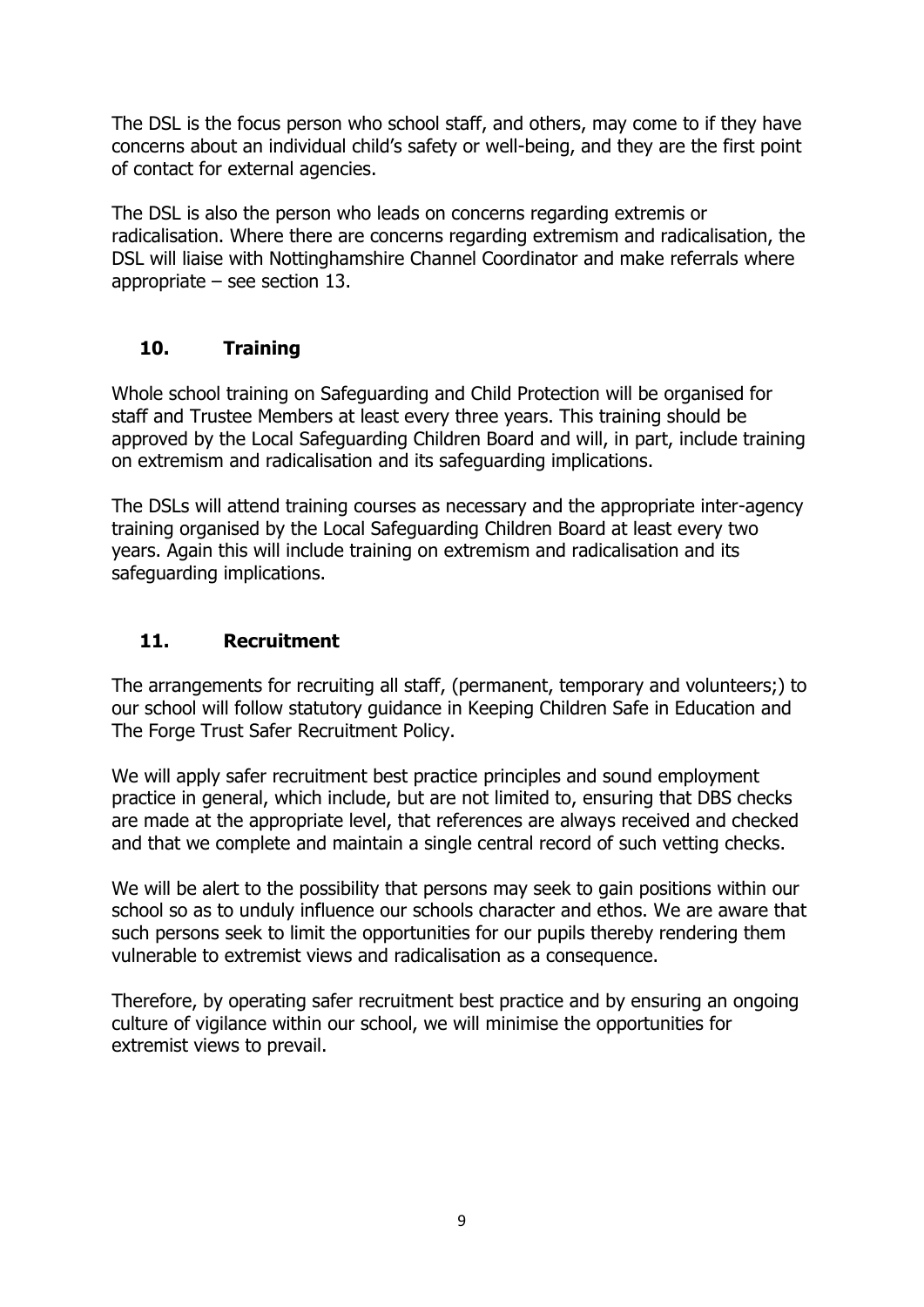# **12. Role of The Board of Trustees**

They will undertake appropriate training to ensure that they are clear about their role and the parameters of their responsibilities as Trustee members, including their statutory safeguarding duties.

The Board of Trustee will support the ethos and values of our school and will support the school in tackling extremism and radicalisation.

In line with the provisions set out in the DfE guidance 'Keeping Children Safe in Education' the Board of Trustees will challenge the school's senior management team on the delivery of this policy and monitor its effectiveness.

Trustees will review this policy annually and may amend and adopt it outside of this timeframe in accordance with any new legislation or guidance or in response to any quality assurance recommendations pertaining to the delivery of this policy and the overall safeguarding arrangements made.

# **13. Nottinghamshire PREVENT Programme**

The Prevent Programme is Nottinghamshire's response to the Government's [national](https://www.gov.uk/government/publications/prevent-strategy-2011)  [counter-terrorism strategy,](https://www.gov.uk/government/publications/prevent-strategy-2011) which aims to stop people being drawn into or supporting terrorism. The national strategy focuses on three key areas which are:-

- respond to the ideological challenge of terrorism and the threat from those who promote it
- prevent people from being drawn into terrorism and ensure that they are given appropriate advice and support
- work with sectors and institutions where there are risks of radicalisation that we need to address

Nottinghamshire's Prevent Programme is designed to:-

- divert vulnerable individuals away from the radicalisation process and ensure that they are given the appropriate advice and support through local safeguarding structures
- deter extremist groups from creating disharmony, division and spreading hate
- keep the majority safe from the few who seek to harm others
- ensure that sectors and institutions develop an appropriate response to tackle extremism
- ensure that media and wider public recognise that the illegal or extreme actions of a few individuals from a particular background do not reflect the values and views of others with the same background, faith or belief
- ensure that the reputation of the county and its residents is maintained and enhanced.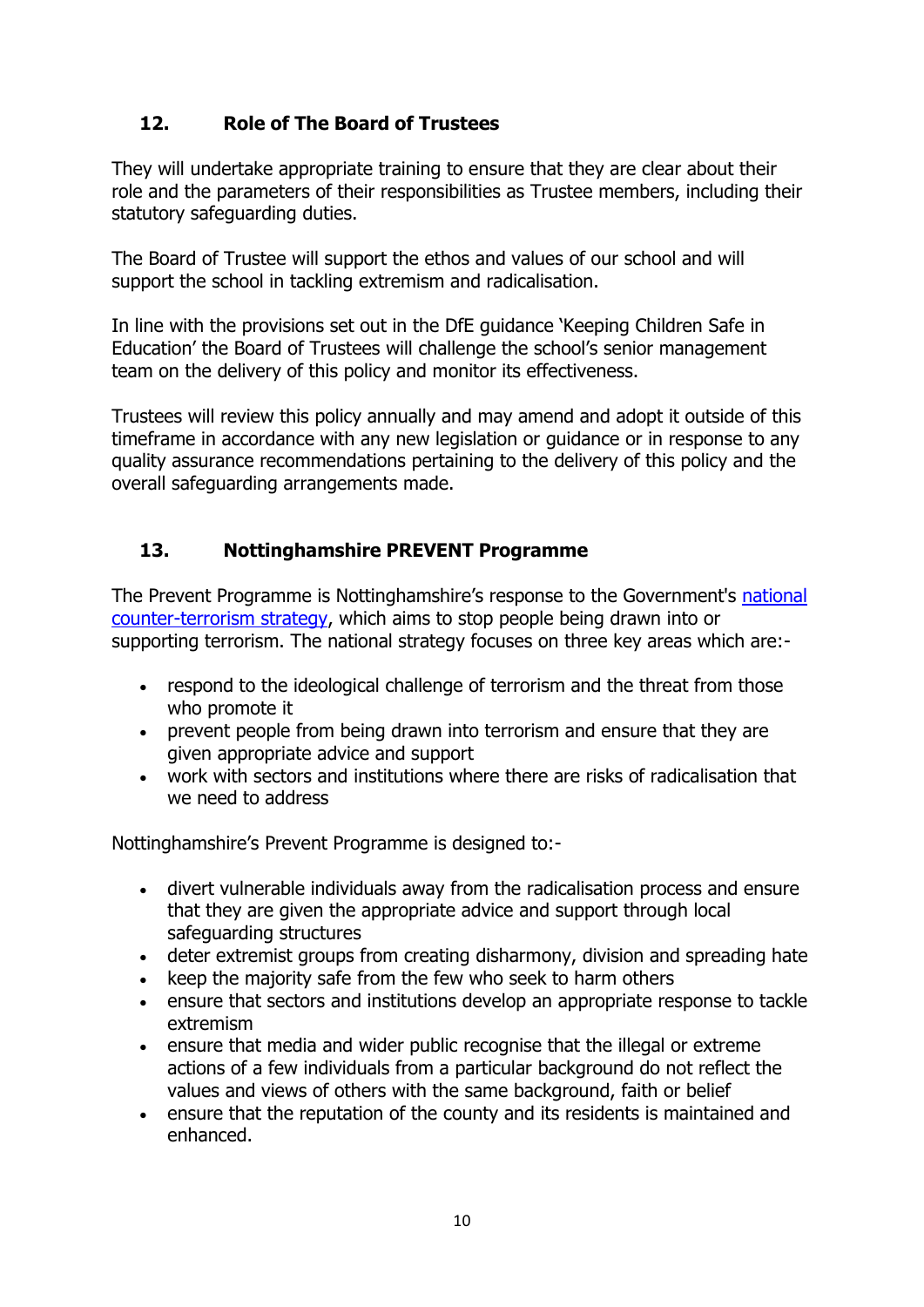# **14. Channel Panel**

Channel is a programme which focuses on providing support at an early stage to people who are identified as being vulnerable to being drawn into terrorism. The programme uses a multi-agency approach to protect vulnerable people by:

- identifying individuals at risk
- assessing the nature and extent of that risk
- developing the most appropriate support plan for the individuals concerned

Sections 36 to 41 of the [Counter-Terrorism and Security Act 2015](https://www.gov.uk/government/collections/counter-terrorism-and-security-bill) set out the duty on local authorities and partners of local panels to provide support for people vulnerable to being drawn into any form of terrorism.

They have provided guidance which has been issued under sections 36(7) and 38(6) of the act to support panel members and partners of local panels.

The Guidance:

- provides guidance for Channel panels
- provides guidance for panel partners on Channel delivery (that is, those authorities listed in Schedule 7 to the Counter-Terrorism and Security Act 2015 who are required to co-operate with Channel panels and the police in carrying out their functions in Chapter 2 of Part 5 of the Counter-Terrorism and Security Act 2015)
- explains why people may be vulnerable to being drawn into terrorism and describes signs to look for
- provides quidance on the support that can be provided to safeguard those at risk of being drawn into terrorism

The guidance can be found on https://www.gov.uk/government/publications/channel-guidance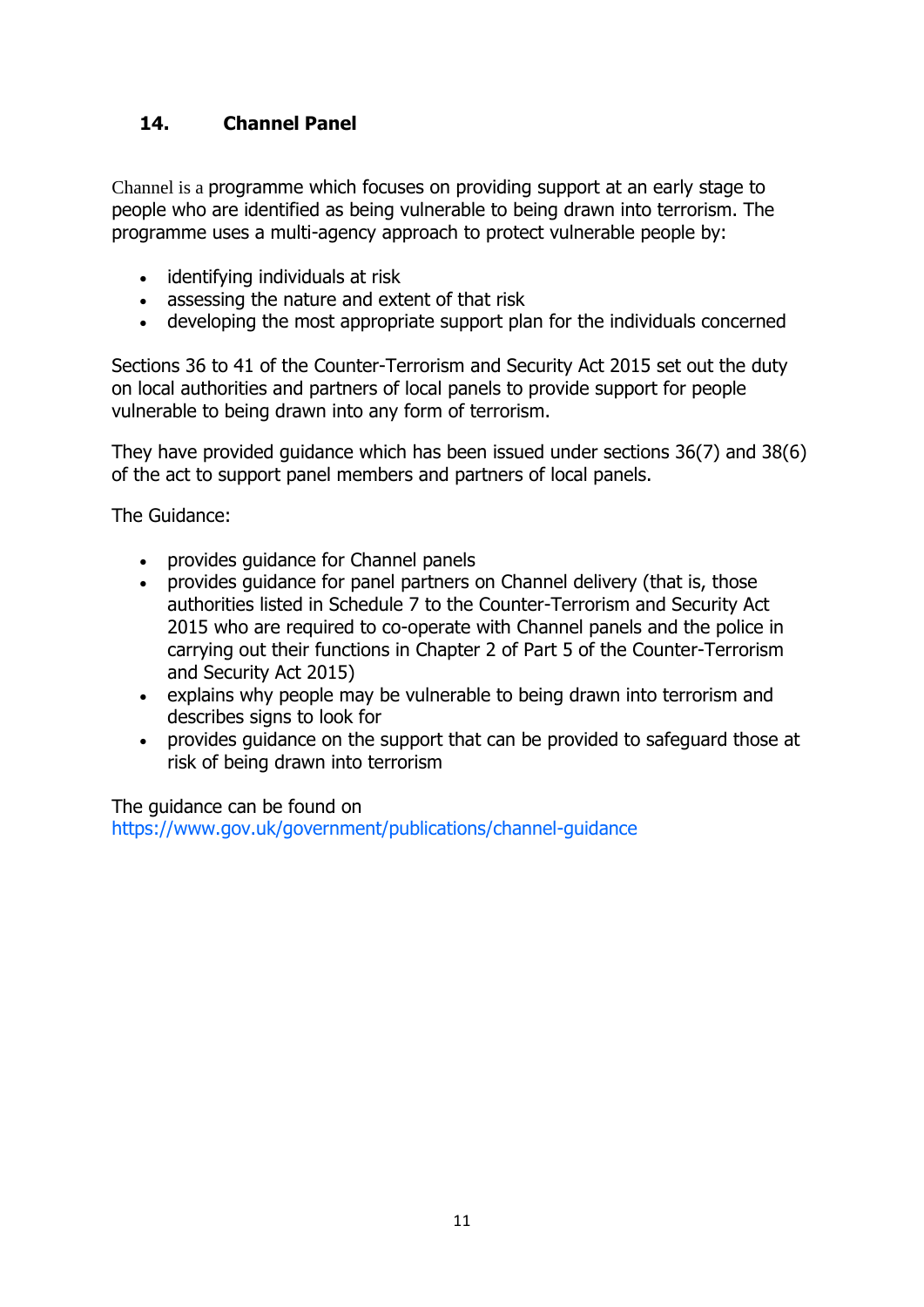# **Appendix 1**

# **Education Check List - Preventing Extremism and Radicalisation**

This check list can help you to identify that you have appropriate arrangements in place to prevent young people being drawn into extremism and radicalisation. Please "RAG" rate your school as follows:-

**R**ed - processes are lacking and need to be developed as a matter of urgency **A**mber - processes are in place but they need to be reviewed or further improved **G**reen - processes in place and up to date, at least to the required minimum.

|                | <b>Objective</b>                                                                                                                                                                                                                  | <b>RAG</b><br>rating | <b>Action (enter details of actions</b><br>to be taken to address<br>objectives rated red or amber) |
|----------------|-----------------------------------------------------------------------------------------------------------------------------------------------------------------------------------------------------------------------------------|----------------------|-----------------------------------------------------------------------------------------------------|
| $\mathbf{1}$   | You know and understand prevailing<br>safeguarding issues within your school<br>community and have developed<br>appropriate responses                                                                                             |                      |                                                                                                     |
| $\overline{2}$ | You know and understand the<br>safeguarding issues within your local<br>community/catchment area and have<br>developed appropriate responses                                                                                      |                      |                                                                                                     |
| 3              | You are aware of tensions in your school<br>community, deal with these tensions, and<br>ensure that these tensions are not<br>exploited by any group                                                                              |                      |                                                                                                     |
| 4              | You can demonstrate that you are<br>protecting children and young people<br>from being drawn into terrorism by<br>having robust safeguarding policies in<br>place to identify children at risk and<br>intervening as appropriate. |                      |                                                                                                     |
| 5              | You can demonstrate that preventing<br>people from being drawn into terrorism,<br>equality, cohesion and British Values run<br>through the curriculum and ethos of the<br>school.                                                 |                      |                                                                                                     |
| 6              | You challenge discrimination, tensions,<br>talk about faith, race etc, organise faith<br>visits, dispel myths and misconceptions<br>about others                                                                                  |                      |                                                                                                     |
| 7              | You can demonstrate that you are alert to<br>local, national and international incidents<br>which may affect your school community                                                                                                |                      |                                                                                                     |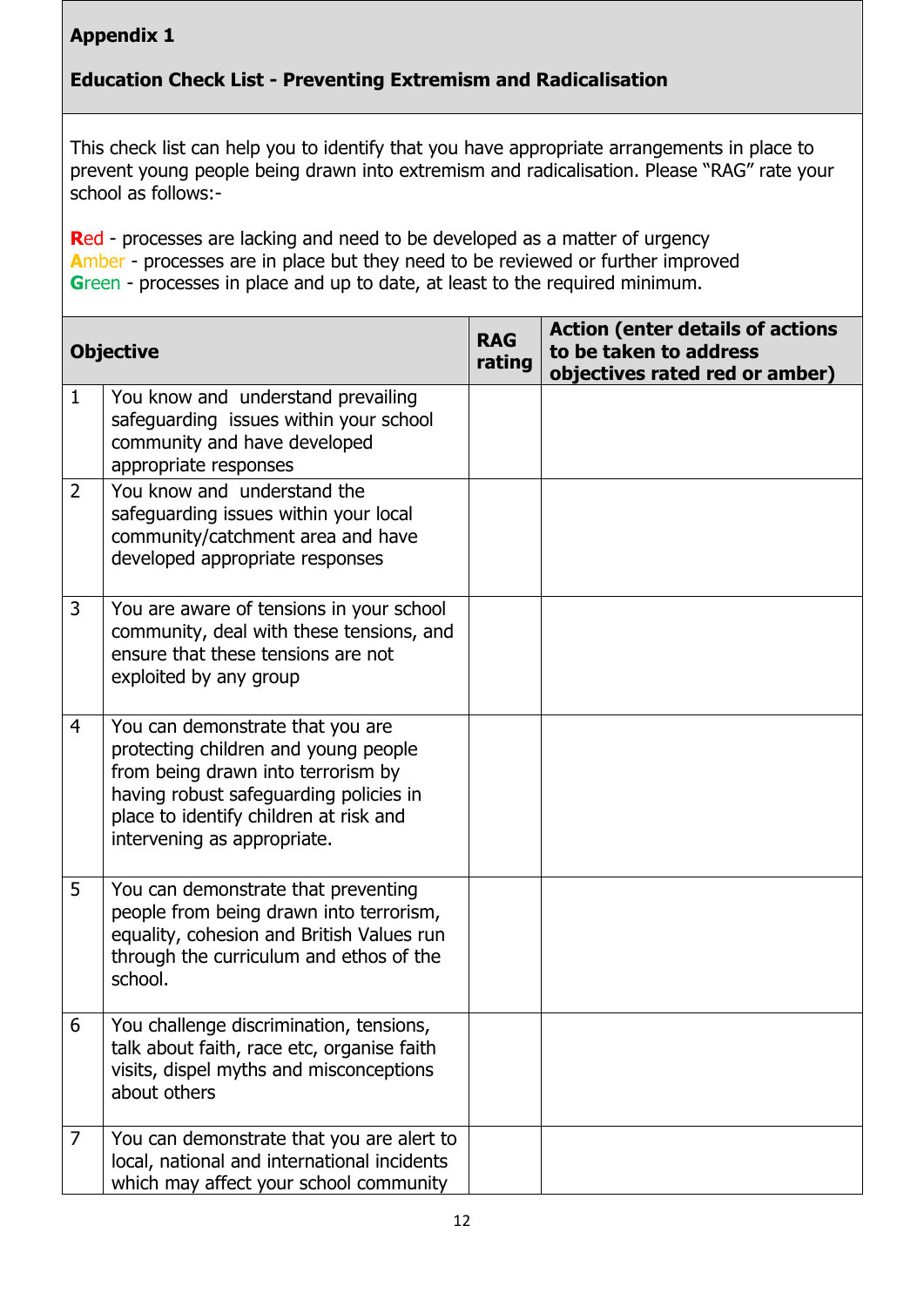|    | and local community, and are prepared<br>to discuss them with your pupils where<br>appropriate                                                                                                                                                                                                                              |  |
|----|-----------------------------------------------------------------------------------------------------------------------------------------------------------------------------------------------------------------------------------------------------------------------------------------------------------------------------|--|
| 8  | You have assessed the risk of pupils being<br>drawn into terrorism, or supporting<br>extremist ideas that are part of terrorist<br>ideology.                                                                                                                                                                                |  |
| 9  | You have a good working relationship<br>with safeguarding partnerships in your<br>area, SFSS, Nottinghamshire support<br>services.                                                                                                                                                                                          |  |
| 10 | You have a clear protocol for ensuring<br>visiting speakers are appropriately<br>supervised within school. Due diligence<br>checks are undertaken.                                                                                                                                                                          |  |
| 11 | You have appropriate levels of filtering in<br>place to ensure children are safe from<br>terrorist and extremist material when<br>accessing the internet in school.                                                                                                                                                         |  |
| 12 | You have reviewed all your polices<br>to incorporate extremism and<br>radicalisation concerns (safeguarding,<br>security & estate management,<br>disciplinary, behaviour, room booking,<br>external speakers)                                                                                                               |  |
| 13 | You can demonstrate that:-<br>You do not fund extremist activities<br>You do not allow people/ groups<br>book your rooms without carrying<br>our due diligence checks<br>You check to ensure that extremist<br>activities are not taking place<br>You check to ensure that extremist<br>literature is not being distributed |  |
| 14 | You can demonstrate that:-                                                                                                                                                                                                                                                                                                  |  |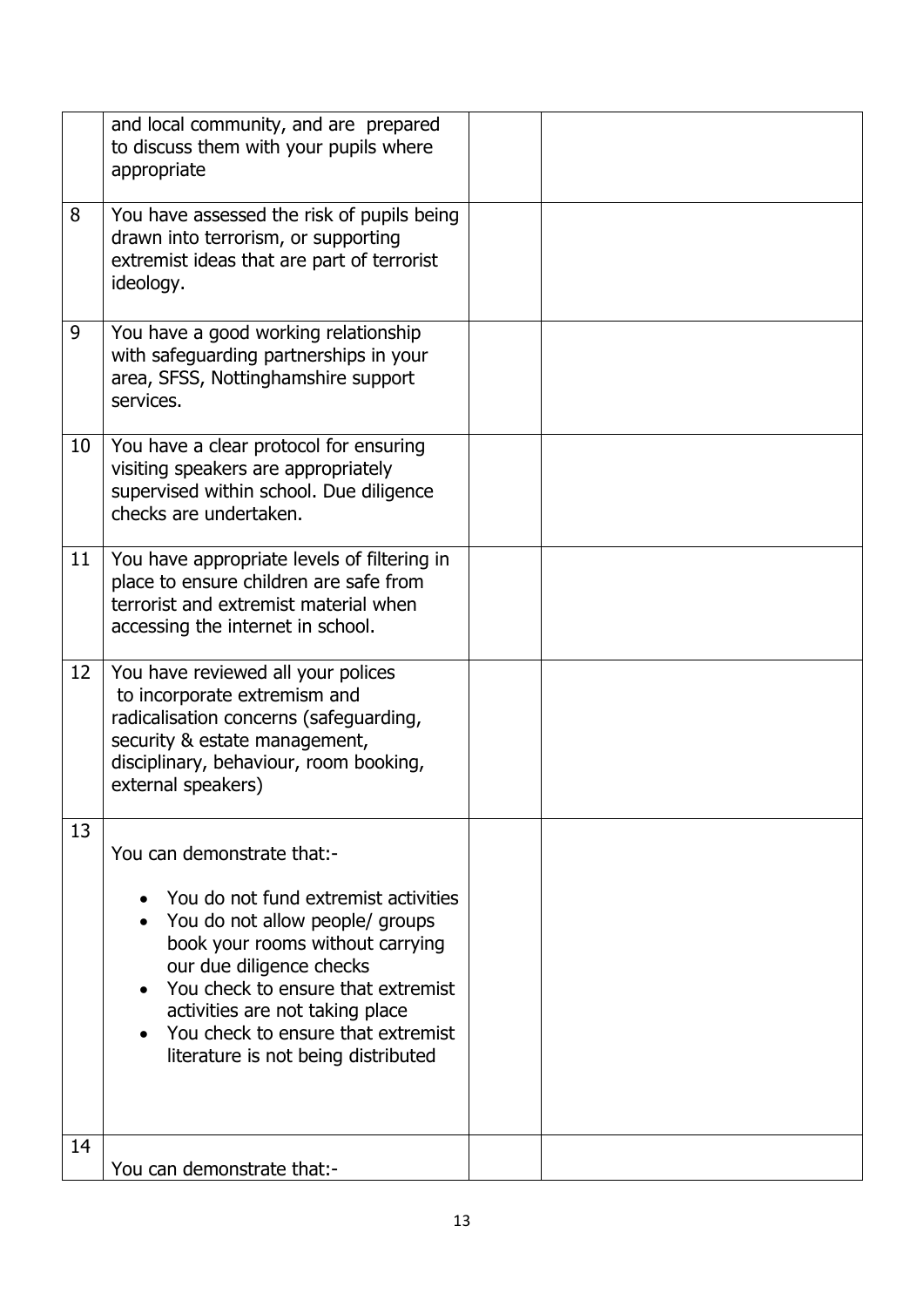|    | Staff are trained to facilitate<br>discussions on terrorism and<br>extremism<br>You provide (age appropriate)<br>opportunities for pupils to discuss<br>local, national and international<br>tensions<br>• You invite external speakers (if<br>appropriate) to discuss extremism,<br>cohesion, British Values?<br>Pupils are given the skills to<br>challenge extremist narratives |  |
|----|------------------------------------------------------------------------------------------------------------------------------------------------------------------------------------------------------------------------------------------------------------------------------------------------------------------------------------------------------------------------------------|--|
| 15 | You can demonstrate that Head teacher /<br>Principals/Safeguarding Leads are aware<br>of national, local Prevent, British Values,<br>OFSTED reports and publications that are<br>relevant.                                                                                                                                                                                         |  |
| 16 | All staff, including volunteers and<br>governors have training that gives them<br>the knowledge and confidence to identify<br>children at risk of being drawn into<br>terrorism and challenge extremist ideas                                                                                                                                                                      |  |
| 17 | All staff know who to contact in school if<br>they have any concerns regarding<br>extremism or radicalisation.                                                                                                                                                                                                                                                                     |  |
| 18 | Your Designated Safeguarding Lead /<br>PREVENT lead in school knows who to<br>contact regarding concerns, and how to<br>refer into CHANNEL Panel                                                                                                                                                                                                                                   |  |
| 19 | You have a communication system in<br>place that promotes awareness of<br>extremism and radicalisation <i>i.e.</i> posters,<br>newsletters, intranet, student and staff<br>handbooks, staff induction, internal<br>literature                                                                                                                                                      |  |
| 20 | You engage with your school council<br>about extremism and radicalisation and<br>seek their views                                                                                                                                                                                                                                                                                  |  |